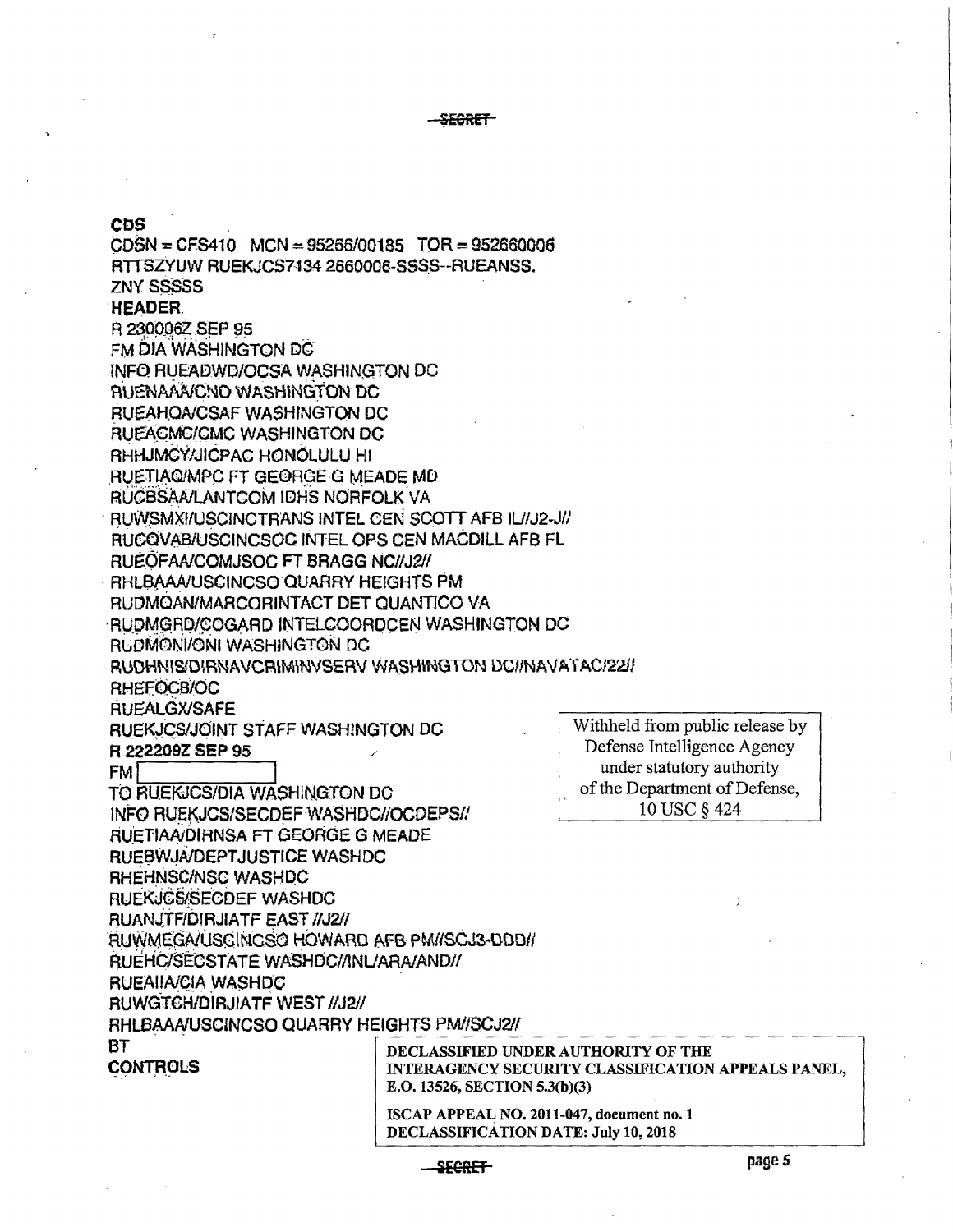Withheld from public release by Defense Intelligence Agency under statutory authority **SECRET** of the Department of Defense, 10 USC § 424 '<del>SECRET</del>I **SECRET** SERIAL: (U) **BODY** COUNTRY: (U) COLOMBIA (CO). SUBJ: IIRI ICOLOMBIAN ARMY OFFICER UNDER INVESTIGATION FOR HUMAN RIGHTS ABUSES (U) (U) WARNING: (U) THIS IS AN INFORMATION REPORT, NOT FINALLY EVALUATED INTELLIGENCE. REPORT CLASSIFIED SECRET. Withheld from public release by Defense Intelligence Agency DEPARTMENT OF DEFENSE under statutory authority of the Department of Defense,  $DO: (U)$ 10 USC § 424 REQS: (U) 25X1, E.O.13526 SUMMARY: 487 COLOMBIAN ARMY LTC ((HINCAPIE)), FORMER BATTALION COMMANDER IN NEIVA, IS UNDER INVESTIGATION BY THE NEIVA PROSECUTOR'S OFFICE FOR MURDERING LOCAL INDIGENTS. THE COLONEL CLAIMED THE DEATHS AS GUERRILLAS KILLED IN CONFRONTATIONS WITH BATTALION TROOPS. TEXT: 1. (S): COLOMBIAN ARMY LIEUTENANT COLONEL (LTC) (FNU) ((HINCAPIE)) WAS THE FORMER COMMANDER OF NINTH ARTILLERY BATTALION IN NEIVA//GEOCOORD: 0256N/07518W//. THE BATTALION IS REFERRED TO AS THE "TENERIFE" BATTALION. LTC HINCAPIE IS UNDER INVESTIGATION BY THE NEIVA FISCAL (PROSECUTOR'S OFFICE) FOR MURDERING LOCAL INDIGENTS. HE WAS RELIEVED OF HIS COMMAND IN THE SPRING OF THIS YEAR (MAR-APR 95), AND IS UNDER "HOUSE ARREST" IN PEREIRA. SEVEN NCO'S ARE ALSO IMPLICATED IN THE ALLEGED CRIME, AND ARE CURRENTLY IN JAIL. 2. (ST THE COLONEL AND THE NCO'S WERE ALLEGEDLY INVOLVED IN SEIZING LOCAL INDIGENTS, TAKING THEM OUT INTO THE COUNTRYSIDE, AND KILLING THEM, CLAIMING THEM AS GUERRILLAS KILLED IN ACTION AGAINST BATTALION TROOPS. THE LTC AND NCO'S WERE TURNED IN BY AN UNNAMED INFORMANT. AS OF LATE SEP 95, THE FISCAL WAS STILL IN THE INVESTIGATORY STAGE OF THE LEGAL PROCESS, AND LTC HINCAPIE AND THE NCO'S ARE GROWING FRUSTRATED BY THE SLOW